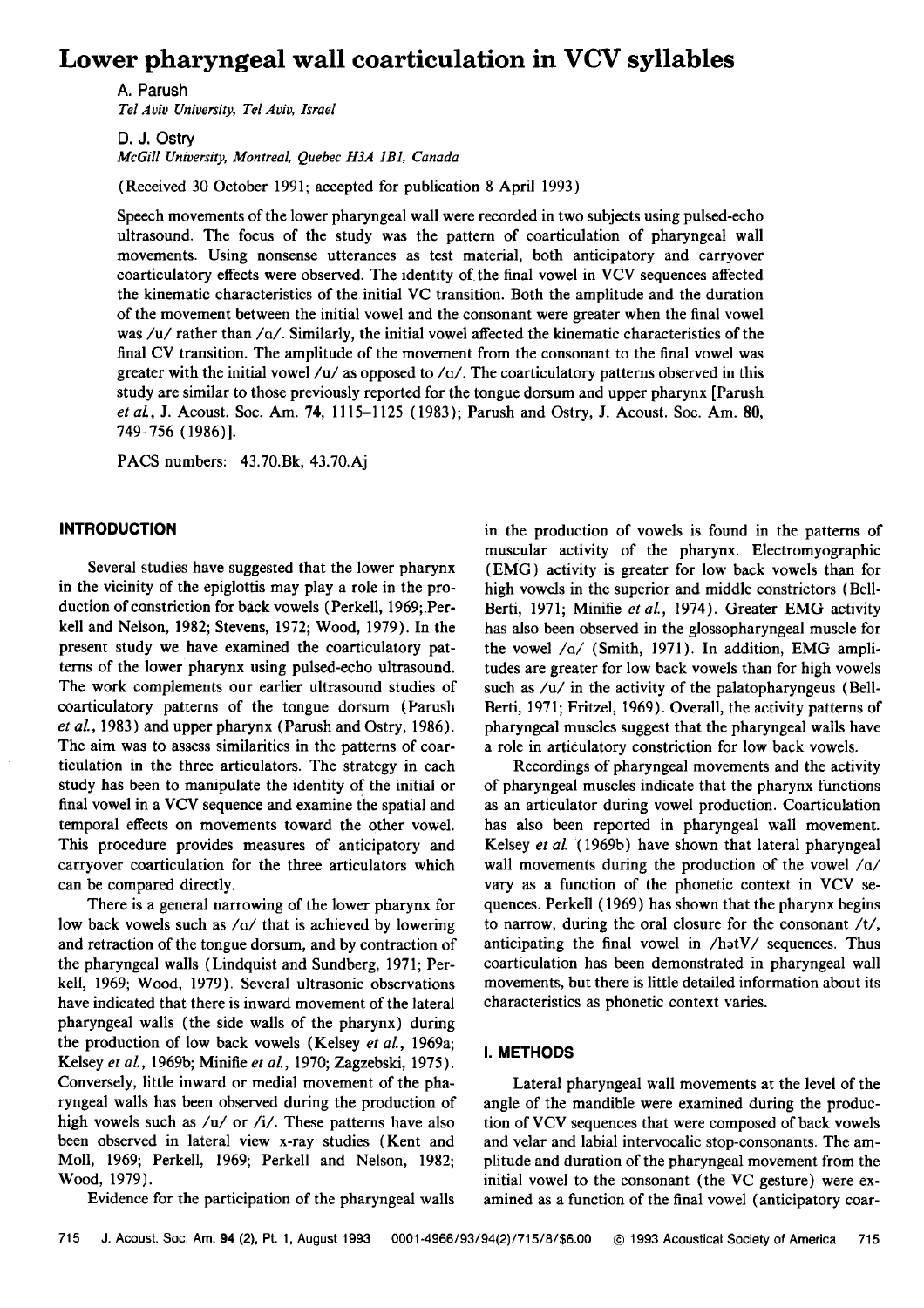**ticulation). Similarly, the movement from the consonant to the final vowel (the CV gesture) was examined as a function of the initial vowel (carryover coarticulation). Pharyngeal movement onsets times were also examined relative to specific acoustic events. Thus, the general strategy was to seek evidence of coarticulation by manipulating one of the vowels in the VCV sequence and examining the effect on a number of kinematic and acoustical parameters of the other vowel which reflect eoarticulation. These particular utterances and measurements were chosen because they result in the largest amplitude movements of this articulator and enable direct comparison with our earlier ultrasound studies of tongue dorsum and velar coarticulation (Parush et al., 1983; Parush and Ostry, 1986).** 

# **II. SPEECH SAMPLE AND SUBJECTS**

**The speech sample consisted of 8 different VCV types.**  This inventory was made up of the back vowels /a/ and **/u/and the stop-consonants/k/and/p/. Each VCV was preceded by the sound /op/ and followed by /p•/ (e.g., /apokopa/). Subjects were instructed to stress both vowels equally. (The stress task was performed according to instruction.) Ten tokens of each utterance type were recorded.** 

**The experiment was divided into several blocks, with transducer placement unchanged within a block. Speech trials of approximately 3.5 s each were recorded. In each trial, subjects repeated a given VCV sequence two or three times. The order of the various VCV types was randomized within each block and was also randomized across subjects. Two male adults with normal speech served as subjects. Both subjects, PK and BW, were native Canadian English speakers.** 

#### **III. APPARATUS AND PROCEDURE**

**Lower pharyngeal wall movements were recorded using a single element pulsed ultrasound system (see Keller and Ostry, 1983; Ostry et al., 1983; Ostry and Munhall, 1985; Parush et al., 1983; Parush and Ostry, 1986, for details). Ultrasound signals were generated by a Picker model 104 ultrasonoscope with a 3.5-MHz transducer. The ultrasound and sound pressure signals were digitized simultaneously at a 1-kHz rate. The low sampling rate for speech was sufficient for the identification of the points of acoustical signal onset and offset that were of interest in this study.** 

**The ultrasound transducer was placed against the external neck side-wall, about 1 cm posterior to the angle of the mandible. This placement location was used previously by Minifie et al. (1970). Zagzebski (1975) compared the recordings obtained in this location to recordings obtained from higher placement locations along the external neck wall. He concluded that transducer placement posterior to the angle of the mandible corresponds to the level of the constriction location for low back vowels. The placement of the transducer relative to the subject's head is shown in Fig. 1. This position was used to record medial-lateral movements of the pharyngeal side-wall.** 



**FIG. 1. The ultrasound transducer against the external neck wall for the recording of the lower lateral pharyngeal wall movements.** 

**The transducer was held in a fixed position and orientation against the subject's neck by an adjustable positioning apparatus that was fixed relative to the ground. The subject's head was not fixed and could be rotated about the transducer to obtain a suitable testing position. Initially, the ultrasound echoes from the lateral pharyngeal wall were detected through nonspeech gestures such as swallowing. The final position and orientation for recording were obtained by maximizing the measured distance between the pharyngeal wall positions for the vowels/o/and /u/. This was achieved by having the subject slowly rotate his head against the transducer while repeating /o/ and**  /u/ or /ka/ and /ku/. Repetitions of this maneuver were **recorded several times to verify that a maximum pharyngeal position difference was observed between the vowels /o/and/u/. An example of lateral pharyngeal wall movement during the positioning maneuver is displayed in Fig. 2. In the recording position, the head was not noticeably turned. However, some error may have been introduced by head orientations which were not orthogonal to the long axis of the ultrasound transducer, that is, by orientations in which the head was slightly turned rather than straight forward. Head orientation was not monitored in this study.** 

**The distance from the transducer to the lateral pharyngeal wall for repetitions of/ko-ku/ is plotted in the upper panel of Fig. 2. The corresponding speech waveform is shown in the bottom panel. The higher peaks in the pharyngeal record indicate more medial positions of the pharyngeal wall. It can be seen that there was greater inward movement during the production of the low back**  vowel /a/ than the high vowel /u/. The more medial po**sition for/o/corresponds to a narrowing of the pharynx for low vowels and can be contrasted with a wider pharynx for high vowels.** 

**It should be noted that this technique measures the distance along the axis of the ultrasound beam from the transducer head to the lateral pharyngeal wall. It does not measure the changing position of specific points on the**  pharyngeal wall. As a consequence, error may be present in **the measured distances if different tissue points lie along the axis of the ultrasound beam over the course of a trial. However, to the extent that the transducer position is or-**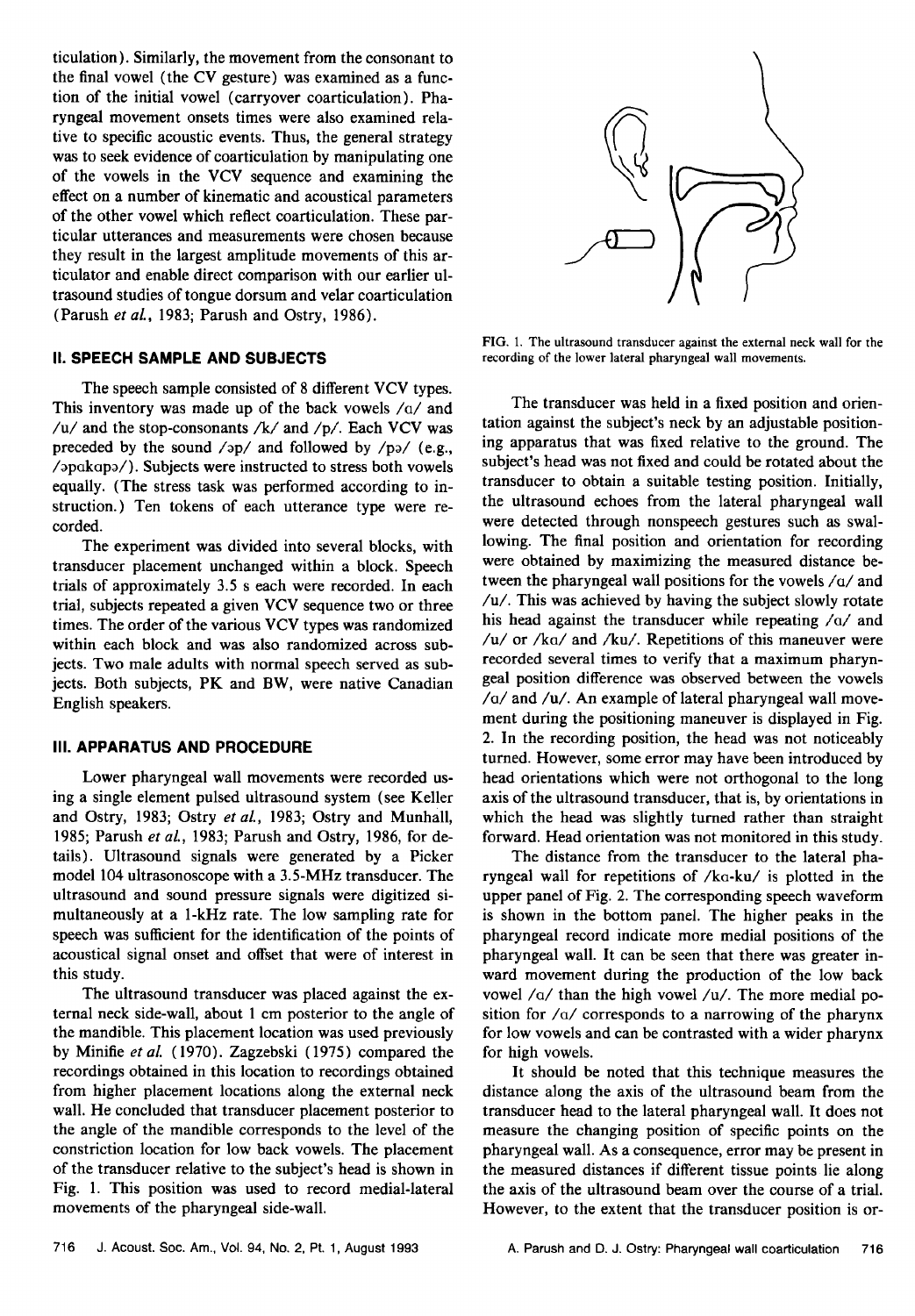

**FIG. 2. Lateral pharyngeal wall movements and the corresponding acoustic waveform during repetitions of the syllables/ko-ku/. (The units on the ordinate correspond to the distance in cm between the ultrasound transducer and the lateral pharyngeal wall.)** 

**thogonal to the external neck wall and that movements of individual points are primarily in a single plane, the measured distances will be correlated with changes in the spatial coordinates of tissue points.** 

**The signals were smoothed with natural cubic spline functions (Johnson and Riess, 1977). In this experiment, each recording trial was divided into 80 equal intervals of 43.2 ms and the average value of the measurements in each interval was used as a knot for the spline interpolation program. In order to determine the spacing of knots, average absolute differences between the spline and the raw data were calculated for a range of interval widths. It was found that when knots were calculated on the basis of interval widths of less than 45 ms, there was little effect on** 

**the average absolute difference between the raw data and the spline. The choice of 43.2 ms (80 kn) as the averaging interval for calculation of the spline resulted in an average absolute difference between the raw data and the spline function of approximately 0.03 cm per measurement point (Keller and Ostry, 1983; and Munhall and Ostry, 1985).** 

#### **IV. MEASUREMENTS**

For analysis purposes, each VCV sequence was exam**ined in terms of the VC and CV gestures. The amplitude, duration and movement start time relative to specific acoustic events were calculated for each gesture. In Fig. 3 (top panel), the distance from the transducer to the lateral** 



**FIG. 3. Distance of the lateral pharyngeal wall from the ultrasound transducer and the corresponding acoustic waveform for a single VCV sequence. ( DI and D2 indicate distance or movement amplitude; TI and T2 indicate duration; A, B, and C indicate the onset of movements relative to acoustic events. )**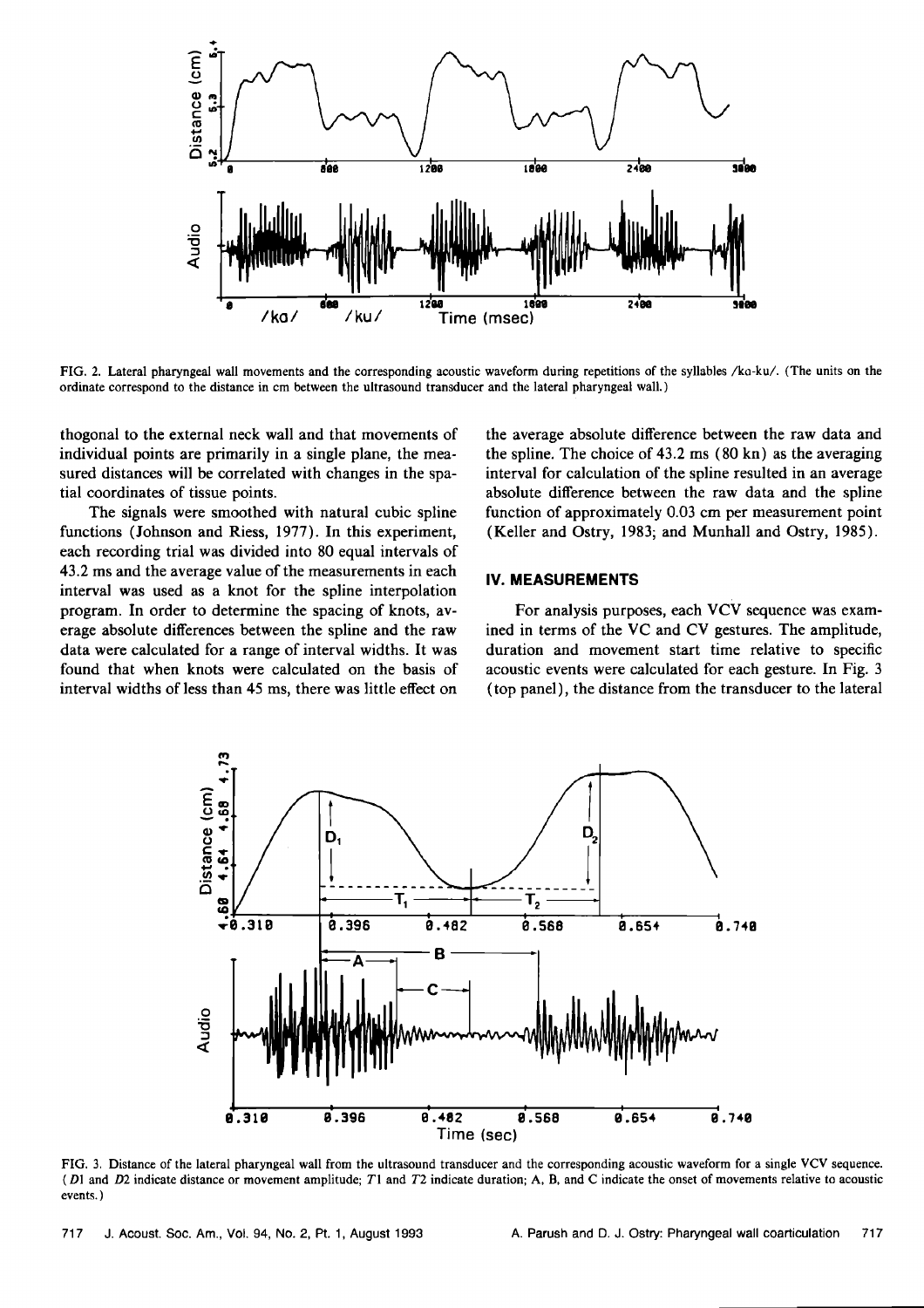**pharyngeal wall is plotted against time for the VCV sequence /opo/. DI, the distance moved from the initial vowel to the intervocalic consonant, was calculated as the absolute value of distance between the zero-velocity point for the initial vowel and the zero-velocity point during the consonant oral closure. T1, the duration of the initial VC gesture, was calculated as the time interval between the two zero-velocity points. D1 and T1 were assessed as a function of the final vowel and thus provided spatial and temporal measures of anticipatory coarticulation. Itshould be noted that the pharyngeal wall did not always reach zero velocity during the consonant production. In such cases, the point of minimum velocity was taken as the position for the consonant. Thus, two different criteria were used as an index of consonant position.** 

**The interval between the zero-velocity point for the initial vowel and the implosion of the intervocalic consonant, shown in Fig. 3 as interval A, provided a further index of anticipatory coarticulation. Longer intervals indicated earlier movement onsets relative to consonant implosion. In a another measure of anticipatory coarticulation, the start of pharyngeal movement away from the initial vowel was examined relative to the voice onset of the final vowel, shown in Fig. 3 as interval B. Both intervals A and B were used to assess the effects of the final vowel on the initiation of movement away from the initial vowel. Thus, intervals A and B provided measures of anticipatory coarticulation based on both acoustical and kinematic events. The timing of acoustical events was measured using an interactive graphical display program. For scoring purposes, consonant implosion was defined as the end of the periodic sound pressure signal.** 

**The amplitude, duration, and onset of the pharyngeal gesture between the consonant and the final vowel are also shown in Fig. 3. D2, the CV amplitude, was calculated as the absolute value of the distance between the zero-velocity position during the consonant production and the zerovelocity position for the final vowel. T2, the CV duration was calculated as the time interval between these two zerovelocity positions. In addition, the onset of the final CV gesture was examined relative to the implosion of the intervocalic consonant, shown in Fig. 3 as interval C. This interval was used to examine the effect of the final vowel on the onset time, during the consonant closure, of the movement toward that vowel. D2 and T2 were assessed as a function of the initial vowel in order to obtain measures of carryover coarticulation. Interval C, provided a temporal measure of coarticulation based on the start time of movement to the final vowel during consonant closure.** 

# **V. RESULTS**

# **A. Overall characteristics**

**As in previous reports, we observed a larger amplitude inward directed or medial movement of the lateral pharyngeal wall for low back vowels (narrow pharyngeal cavity) and a smaller amplitude inward movement for high vowels (wide pharyngeal cavity). The width of the pharynx was observed to increase for voiceless stop consonants such as** 



**FIG. 4. Lateral pharyngeal wall movements and the corresponding speech waveform for VpV sequences: /apa/ (a); /apu/ (b); /upo/ (c). (The units on the ordinates correspond to the distance between the transducer and the lateral pharyngeal wall.)** 

**/p/ and /k/ (e.g., Perkell, 1969). Figure 4 is an illustrative example of the lateral pharyngeal wall movements observed in this study. Note that whereas most vowel related lateral pharyngeal wall movements are in an inward or medial direction, in some cases lateral or outward directed vowel-related movements are observed [Fig. 4(b)].** 

**The distance from the transducer to the pharyngeal**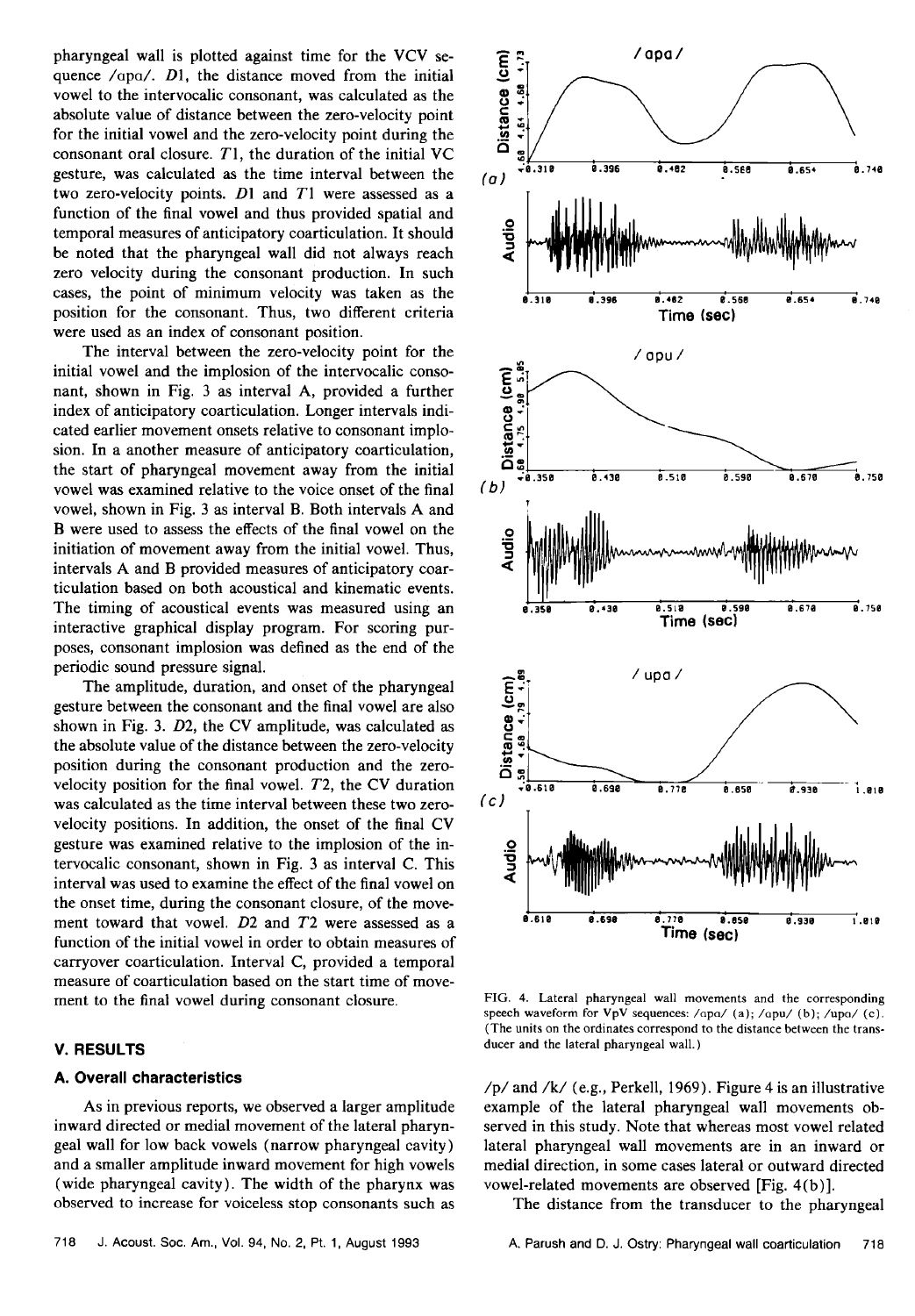

**FIG. 5. The mean duration (a) and amplitude (b) of the pharyngeal VC**  gestures. The consonant shown is  $/k/$ .  $\pm 1$  standard error is indicated.

**wall and the corresponding speech waveform are shown in**  Fig. 4 for  $VpV$  utterances that include the vowel  $/a/$ . In Fig. 4(a) the sequence is /apa/, /apu/ in Fig. 4(b), and /upa/ in Fig. 4(c). In all three sequences it can be seen **that there was greater absolute movement amplitude for /o/than for/u/. Pharyngeal wall retraction or relaxation accompanied the intervocalic consonant /p/. A similar pattern was observed for the VCV sequences with the consonant/k/.** 

**The amplitude of the CV gesture associated with the**  vowel /u/ was significantly less than the amplitude associated with the vowel / $a / [F(1,68) = 327, p < 0.001$ , for both consonants, for subject PK, and  $F(1,46) = 98$ ,  $p < 0.001$ , **for the consonant/p/, for subject BW]. The CV movement amplitude in the sequences /uku/ and /upu/ was the smallest, for both subjects.** 

#### **B. Anticipatory coarticulation**

# **1. Movement amplitude and duration**

**In order to assess anticipatory effects in lateral pharyngeal wall movements, the amplitude and duration of the VC gesture were examined as a function of the final vowel. These effects were tested in a three-way ANOVA (2 initial**  vowels  $\times$ 2 final vowels  $\times$ 2 consonants) in which the VC **amplitude and duration were used as dependent variables. Significant variations in VC amplitude and duration were observed as a function of the final vowel.** 

**Figure 5 shows the VC duration (T1 in Fig. 3) and movement amplitude (D1 in Fig. 3) as a function of the**  final vowel for each of the initial vowels when  $C = /k/$ . With the exception of movement amplitude for /oku/ vs **/oko/for BW, it can be seen that both duration and distance from the initial vowel to the position during consonant production increased as the final vowel shifted from low to high. Kelsey et al. (1969) have also shown that the pharyngeal wall movements during/a/vary as a function of the phonetic context.** 



**FIG. 6. The mean interval between the movement onset of the pharyngeal**  CV gesture and the implosion of the consonant, for each of four VkV types.  $\pm 1$  standard error is indicated.

**The reduced duration of the VC gesture when the final vowel is /a/ can also be expressed in terms of the onset time of the gesture from the consonant position toward the final vowel, during the consonant closure (indexed by interval C in Fig. 3). The movement onset times of the CV gesture relative to the/k/implosion are shown in Fig. 6, for each of the four sequences. Note, again that this interval enables the examination of the effect of the final vowel on the start time during consonant closure of the movement toward that vowel. There was a significant variation in the interval between the CV movement onset point and the consonant implosion as a function of the final vowel,**  for both subjects  $[F(1,68) = 20.6, p < 0.01$  for subject PK and  $F(1,85) = 93.3$ ,  $p < 0.01$  for subject BW]. It can be **seen in Fig. 6 that movements towards the vowel /o/ started earlier, indicated by the shorter intervals, than movements toward/u/. Note, that only data for/k/are presented here since, in general, there was less intersubject**  variability for /k/ than for /p/.

#### **2. Movement onset**

**The onset time of the gesture away from the initial vowel was examined as a function of the final vowel. This provided a temporal measure of anticipatory coarticulation. The movement onset points were assessed relative to the implosion point of the intervocalic consonant, and relative to the voice onset of the final vowel, shown as intervals A and B, respectively, in Fig. 3.** 

**The VC movement onset times relative to the/k/and /p/ implosion are shown in Fig. 7, for each of the four sequences. There was a significant difference in the movement onset time between the two consonants, for both subjects**  $[F(1,68) = 8.3, p < 0.01$  for subject PK,  $F(1,85)$  $=68.5$ ,  $p < 0.01$  for subject BW]. This interval (A in Fig. **3) did not vary significantly as a function of the final vowel, for either subject. Overall, it can be seen that the VC gestures started earlier when the intervocalic consonant was /p/ rather than /k/, indicated by longer intervals, regardless of the vocalic context.**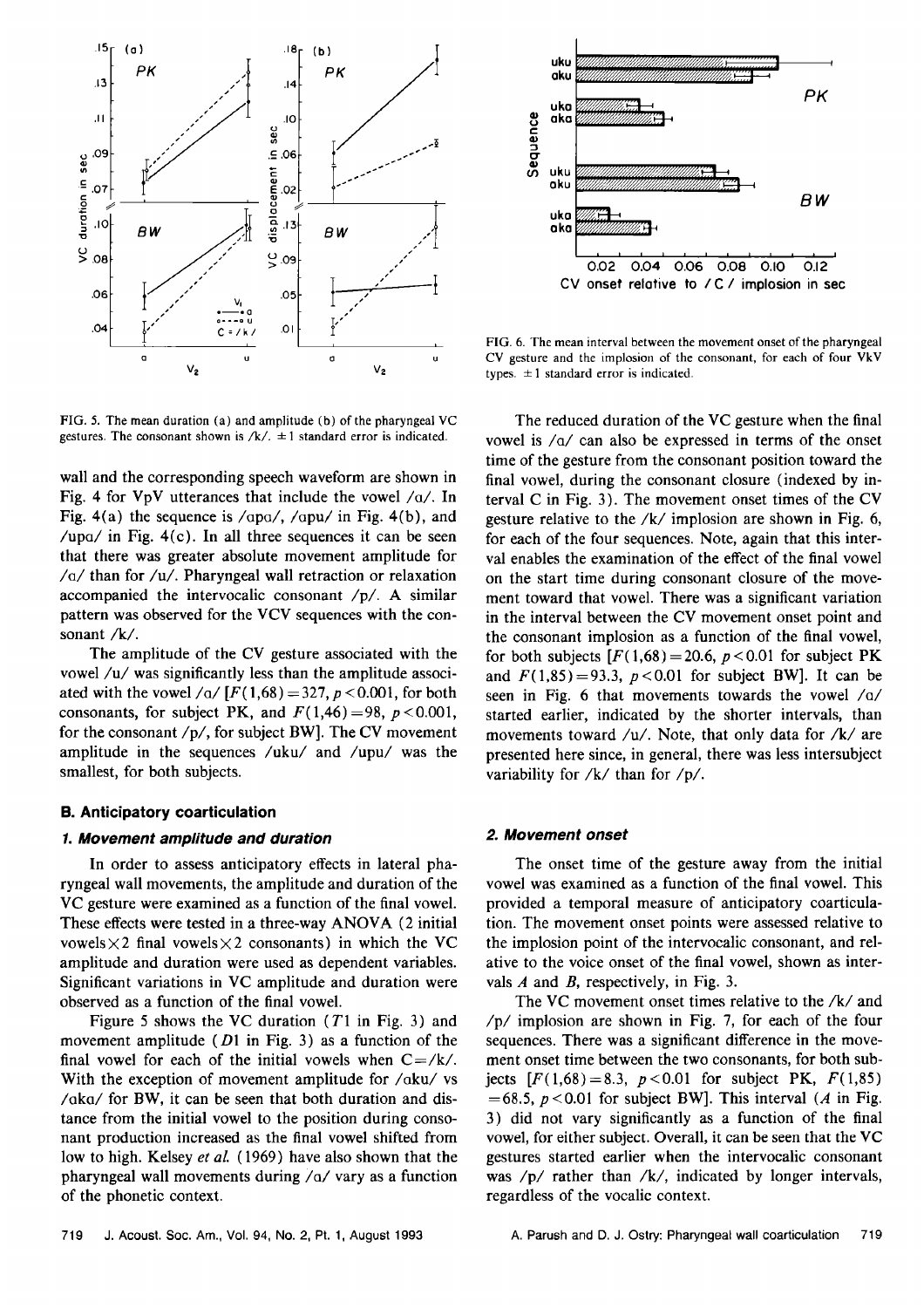

**FIG. 7. The mean interval between the movement onset of the pharyngeal VC gesture and the implosion of the consonant, for each of the eight VCV**  types.  $\pm 1$  standard error about each mean is shown.

**Perkell (1969) presented some evidence that the pharyngeal cavity begins to widen later for /p/ than /k/. However, his analysis was based on a single token of each utterance and the utterance materials were different from the ones reported here. The discrepancy between Perkell's observation and the results reported here may also be due to the different measurements used in the two studies. Perkell (1969) measured pharynx width by monitoring the**  horizontal movements of the tongue dorsum, while phar**ynx width was measured here by monitoring lateral pharyngeal wall movements.** 

**The onset of the movement away from the initial vowel was also examined relative to the voice onset of the final vowel (interval B in Fig. 3). This onset time is shown in Fig. 8, for all sequences. Overall, the onset time was affected by the final vowel, with earlier onsets for move**ments toward /u/ than /o/, regardless of the intervocalic consonant  $[F(1,68) = 8.8, p < 0.01$  for subject PK and  $F(1,85) = 41.6$ ,  $p < 0.01$  for subject BW].

#### **C. Carryover coarticulation**

**In order to assess the carryover effects in the lateral pharyngeal wall movements, the movement amplitude and duration of the gesture from the consonant to the final vowel, were examined as a function of the initial vowel. The amplitude of the CV gesture varied significantly as a function of the initial vowel when the consonant was/k/**   $[F(1,68)=115, p<0.01$  for PK,  $F(1,85)=30.5, p<0.01$ **for BW]. These patterns are displayed in Fig. 9 for the CV sequence/ka/. It can be seen that the final CV amplitude increased as the initial vowel shifted from low to high.** 



**FIG. 8. The mean interval between the onset of the pharyngeal VC gesture and the voice onset of the final vowel, for each of eight VCV types. Standard errors are shown.** 

**The CV duration varied significantly as a function of**  the initial vowel only for subject BW,  $[F(1,46) = 19.5,$ **p < 0.01]. The duration of the CV gesture was shorter when the initial vowel was/o/.** 

#### **Vl. DISCUSSION**

**Both anticipatory and carryover coarticulation were observed in lower lateral pharyngeal wall movements. The anticipatory effects were both spatial and temporal in na-**



**FIG. 9. The mean amplitude of the pharyngeal/ka/gesture for the two**  initial vowels.  $\pm 1$  standard error is indicated.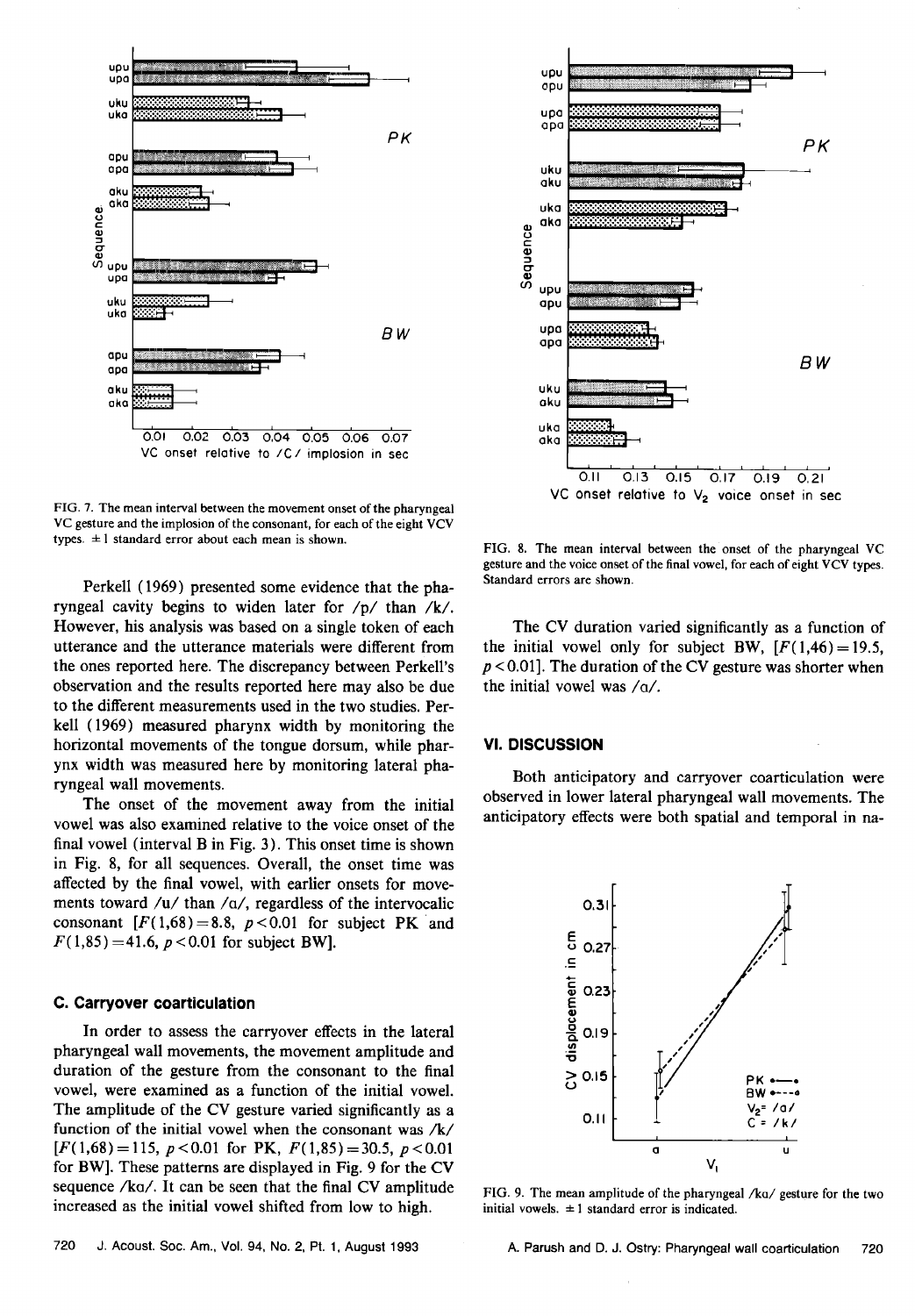**ture. The carryover effects were spatial for both subjects; only one subject (BW) showed temporal carryover effects.** 

**Vowel related movements of the lower pharyngeal walls were observed in the present study. The magnitude of the lower pharyngeal constriction depends on the identity of the back vowel. The pharynx is more constricted for low vowels and less constricted for high vowels (e.g., Perkell, 1969; Kent and Moll, 1969; Wood, 1979). Pharyngeal wall positions for consonants have been shown by other researchers to vary as a function of the vocalic context (Perkell, 1969; Zagzebski, 1975) and with individual differences (e.g., Johansson et al., 1984).** 

**It was observed that when the initial vowel was held constant, the pharyngeal position during the consonant was affected by the position of the pharynx required for the final vowel. For example, when the final vowel was/o/, the consonant was articulated with a more narrow pharynx, whereas, when the final vowel was/u/, the consonant was produced with a more open pharynx. Consequently, the amplitude of the initial VC transition was affected by the identity of the final vowel. Similarly, the amplitude of the final CV transition was affected by the initial vowel.**  When the initial vowel was /a/, the consonant was pro**duced with a more narrow pharynx than when the initial vowel was/u/. This affected the magnitude of the transition from the consonant to the final vowel.** 

**The effects of movements between vowels on pharyngeal position during the consonant production were also seen in the temporal measures. The onset time of the gesture away from the initial vowel was related to the final vowel. The movement started earlier, relative to the voice onset of the final vowel, when the vowel was/u/. In addition, the duration of the VC gesture was affected by the position of the pharynx during consonant production. When the consonant was produced with a more narrow cavity (e.g., when the final vowel was/a/), the duration of the gesture from the initial vowel to the consonant was shorter. The finding that the consonant position was**  reached earlier when the final vowel was /o/ is reflected in **the interval between the position for the consonant oral closure and the position for the vowel. Overall, the temporal aspects of the movement away from the initial vowel were related to the identity of the final vowel.** 

**One must be careful about making generalizations from a small set of nonsense utterances produced by two subjects. Nevertheless, it may be noted that the basic kinematic patterns reported here for the lower pharynx are similar to those that we have reported previously for tongue and upper pharyngeal wall coarticulation (Parush et al., 1983; Parush and Ostry, 1986).** 

**In each of these studies, anticipatory effects were as**sessed by holding constant the identity of the initial vowel **in a VCV sequence and varying the identity of the final vowel. Thus we were able to examine the amplitude and duration of the initial VC transition as a function of the amplitude of the movement from the consonant to the final vowel. In all three articulators, we found that the magnitude and duration of the initial VC transition was greater when a small amplitude movement was required from the**  consonant to the final vowel (e.g., /aCu/ vs /aCa/ for the **tongue dorsum). A very similar pattern was observed for carryover effects. We found that, in all articulators, the amplitude of the movement from the consonant toward the final vowel was greater when small amplitude movement**  was required for the initial VC transition (e.g., /uCo/ vs **/oCo/for the tongue dorsum).** 

**The similarity of the present findings to those of our two previous ultrasound studies (Parush etal., 1983; Parush and Ostry, 1986) suggests that coarticulation reflects a rather basic process associated with orofacial motions. In this context, we will consider two general classes of models that have been suggested to account for coarticulation: The "look-ahead" model (e.g., Henke, 1966) and the coproduction model (Ohman, 1966; Fowler, 1980; also see Bell-Berti and Krakow, 1991 ). We will focus on the extent to which features of upcoming movements are taken into account in planning the current movement.** 

**According to the coproduction view, coarticulation reflects the superposition of gestures as a result of temporal overlap in their production. This permits a rather simple control scheme in which intraarticular coarticulation can be described as the result of the superposition of indepen**dent central commands (Munhall and Löfqvist, 1992). **Mathematical formulations of schemes such as this have been successful in predicting the kind of kinematic blending which is observed in speech coarticulation (Flash and Henis, 1991; Flanagan et al., in press).** 

**Alternatively, the acoustical goals of speech production may require modification to the simple superposition rule, for example, in cases where strict superposition would distort speech. In such situations, central commands for individual gestures would have to take account of upcom**ing motions and the acoustical consequences of superposi**tion. This is an essential notion of look-ahead views of coarticulation. The need to consider context may depend on factors such as the position of the articulators in the oral cavity in combination with the magnitude and direction of the required orofacial motions.** 

# **ACKNOWLEDGMENTS**

**This research was supported by grants from the Natural Sciences and Engineering Research Council of Canada**  and the Fond pour la formation de chercheurs et l'aide à la recherche (FCAR) program of Québec. The authors **thank Fredericka Bell-Berti, Suzanne Boyce, and Joe Perkell for their reviews.** 

- **Bell-Berti, F. (1971). "The velopharyngeal mechanism: An electromyographic study--A preliminary report," Haskins Laboratories Status Report on Speech Research, SR-25/26, 117-129.**
- **Bell-Berti, F., and Krakow, R. (1991). "Anticipatory velar lowering: A co-production account," J. Acoust. Soc. Am. 90, 112-123.**
- **Flanagan, J. R., Ostry, D. J., and Feldman, A. G. (1993). "Control of trajectory modifications in target-directed reaching," J. Motor Behavior (in press).**
- **Flash, T. and Henis, E. (1991). "Arm trajectory modification during reaching towards visual targets," I. Cognitive Neurosci. 3, 220-230.**
- **Fowler, C. A. (1980). "Coarticulation and theories of extrinsic timing,"**
- **J. Phonetics 8, 113-133.**